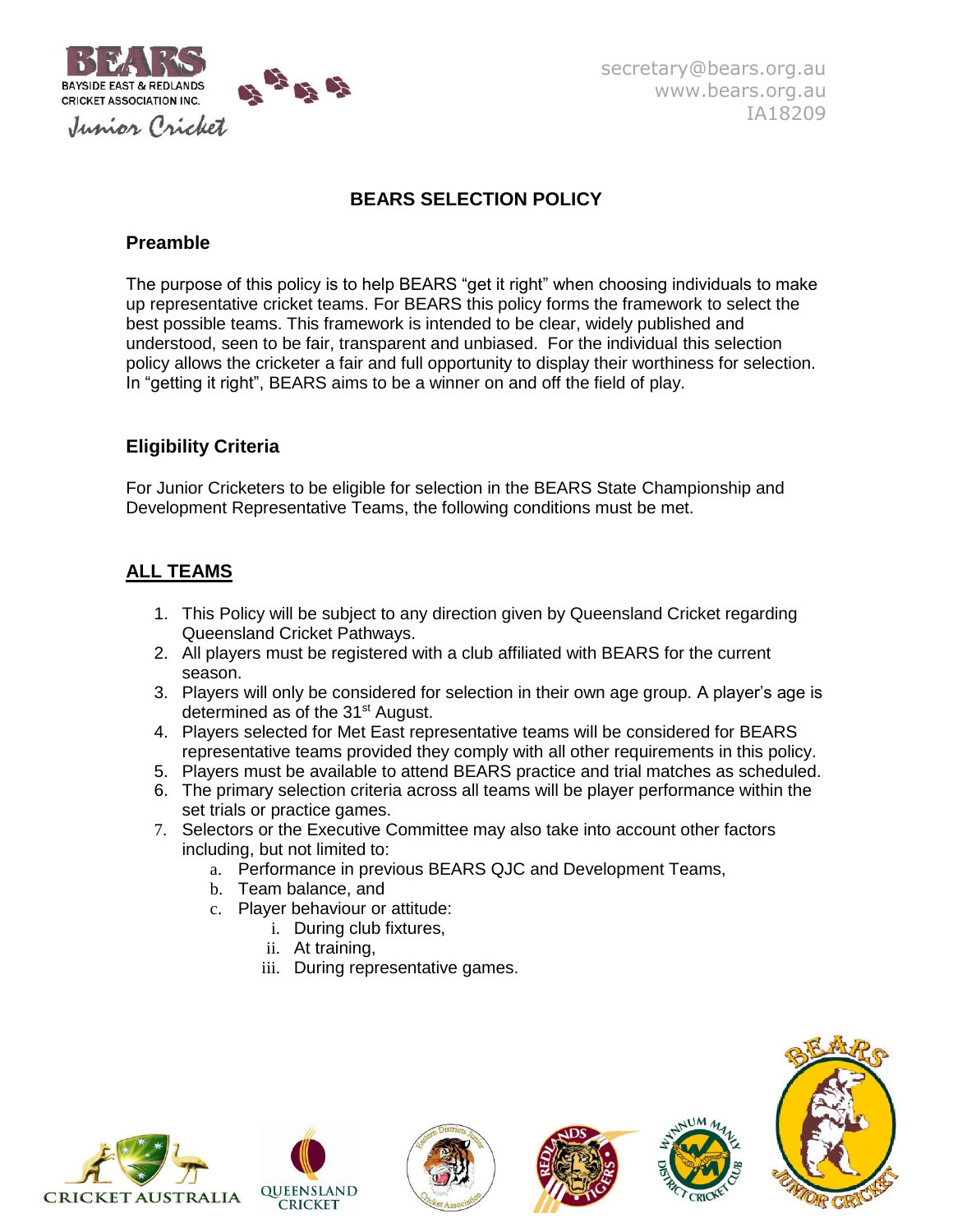### **UNDER 12**

- 8. Players must be playing in the RCI, EDJCA or BEARS Saturday morning competitions and are expected to play all games.
- 9. Preliminary trials will be held in February/March over 2 Sundays and will take the form of skills assessment in net sessions.
- 10. From the preliminary trials a squad of up to 60 players will be selected.
- 11. A new players day will be held in September for players new to the zone after the February/March trials.
- 12. Final trials will be held in September/October over 2 Sundays. Each Sunday there will be matches played as part of selection trials.
- 13. Players must attend at least one BEARS preliminary selection trial to be considered for selection.
- 14. First preference in selections will be given to players who have attended the final trials.
- 15. BEARS reserves the right to hold additional separate Trials and or select a player based on club performances as a secondary selection criteria if required.

# **UNDER 13**

- 16. Players must be playing in the BEARS Saturday morning competition and are expected to play all games.
- 17. Players must attend at least one BEARS preliminary selection trial to be considered for selection.
- 18. Preliminary trials will be held in February/March over 2 Sundays and will take the form of skills assessment in net sessions.
- 19. From the preliminary trials 4 teams will be selected to compete in a cup competition to be held in September/October.
- 20. A new players day will be held in September for players new to the zone after the February/March trials.
- 21. Selectors will review performances in the cup matches and announce the U13 teams at the end of October.
- 22. First preference in selections will be given to players who have attended the final trials.
- 23. BEARS reserves the right to hold additional separate Trials and or select a player based on club performances as a secondary selection criteria if required.









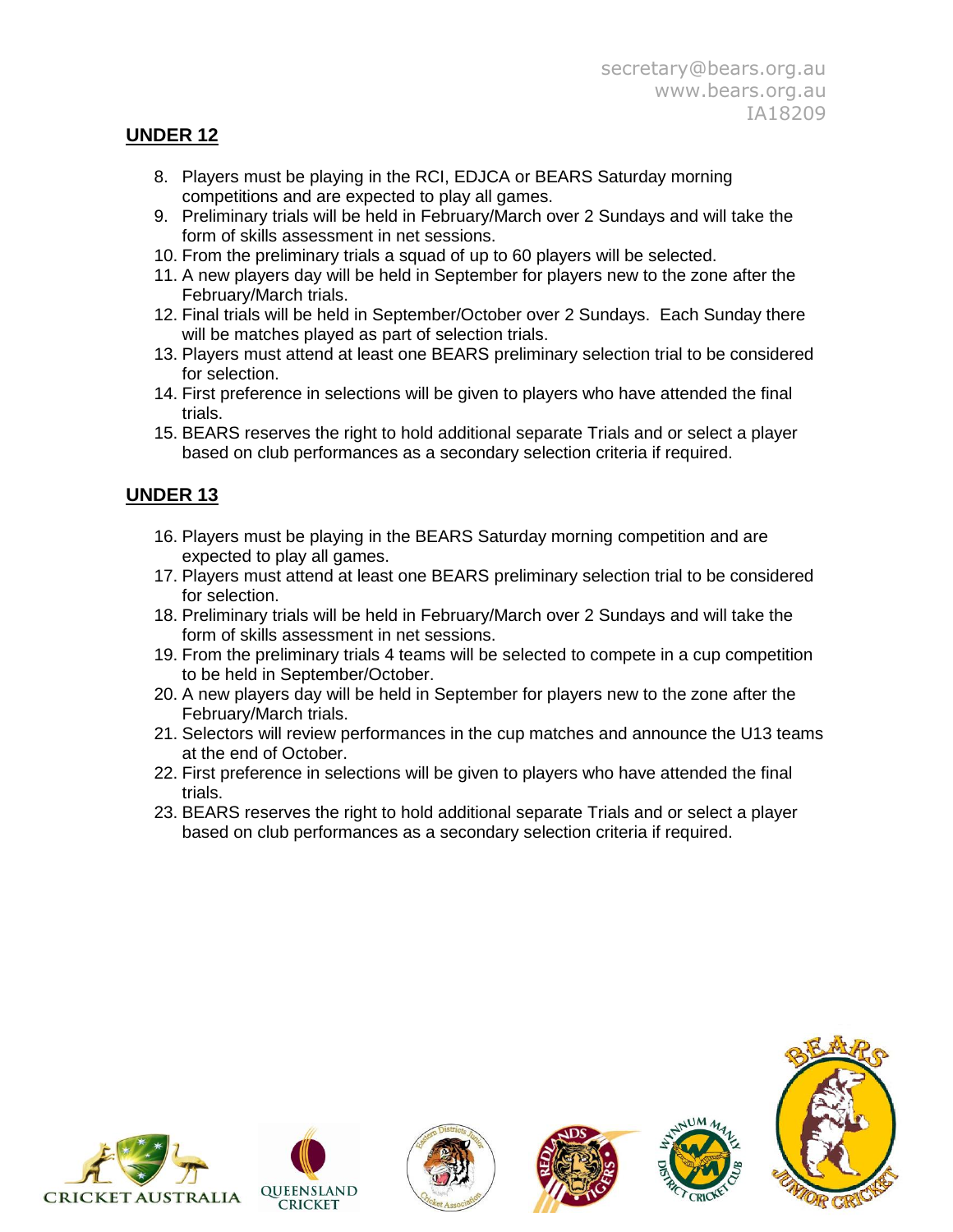### **UNDER 14**

- 24. Players must be playing in the BEARS Saturday morning competition and are expected to play all games.
- 25. Players must attend at least one BEARS preliminary selection trial to be considered for selection.
- 26. Preliminary trials will be held in February/March over 2 Sundays and will take the form of skills assessment in net sessions.
- 27. From the preliminary trials 4 teams will be selected to compete in a cup competition to be held in September/October.
- 28. A new players day will be held in September for players new to the zone after the February/March trials.
- 29. Selectors will review performances in the cup matches and announce the U14 teams at the end of October.
- 30. First preference in selections will be given to players who have attended the final trials.
- 31. BEARS reserves the right to hold additional separate Trials and or select a player based on club performances as a secondary selection criteria if required.

# **UNDER 15**

- 32. Players must be playing in the BEARS Saturday morning competition and are expected to play all games.
- 33. Trials will be held in September/October.
- 34. Players must attend at least one BEARS centre wicket selection trial to be considered for selection.
- 35. First preference in selections will be given to players who have attended a trial.
- 36. Consideration of form in the Under 16 Taverner's competition (where applicable) may occur.
- 37. BEARS reserves the right to hold additional separate Trials and or select a player based on club performances as a secondary selection criteria if required.











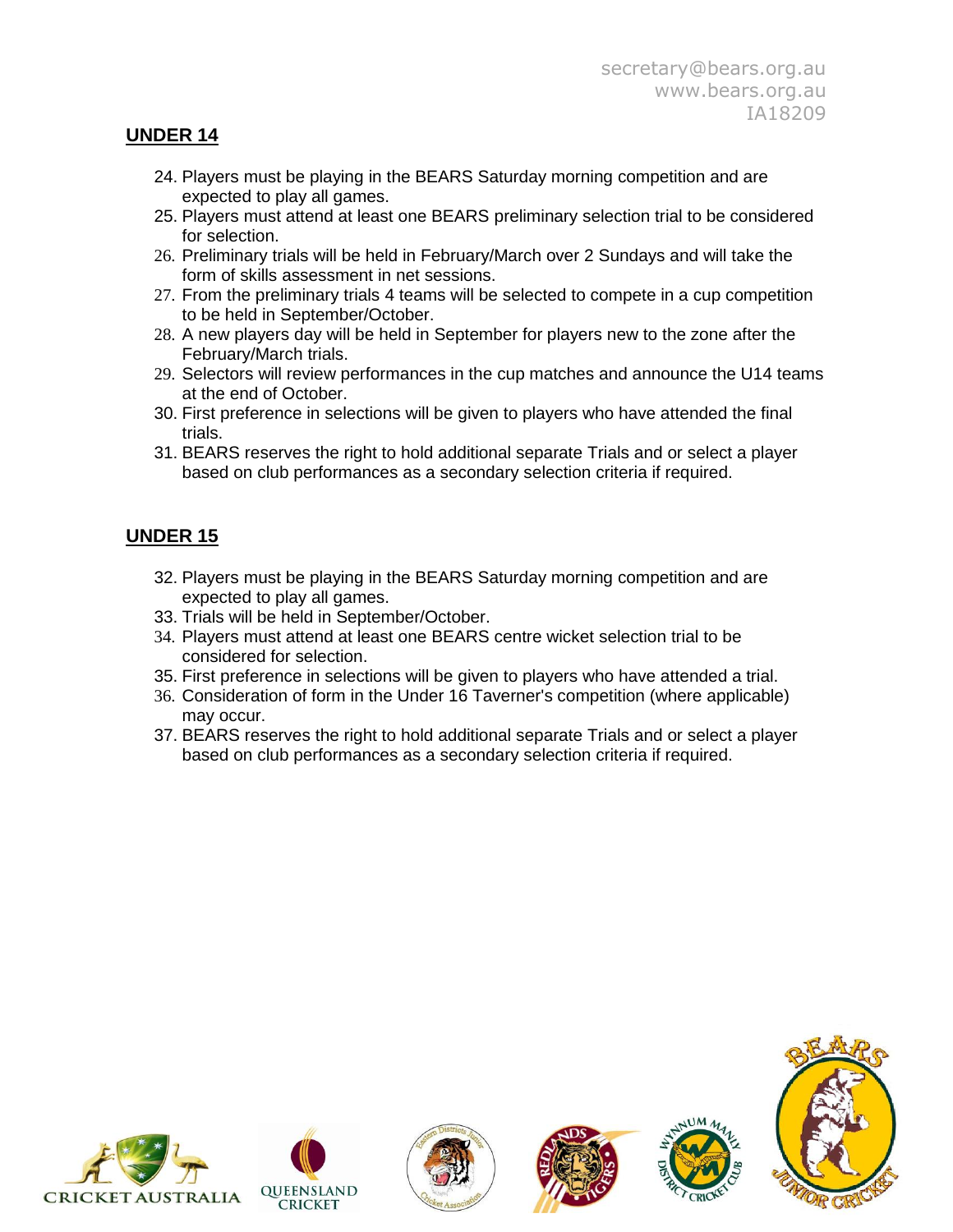### **Extenuating Circumstance**

For an exemption to the Eligibility Criteria above to be considered, an application must be provided in writing to the BEARS Executive and needs to include an endorsement from the player's local club. This exemption application must be submitted to the BEARS Executive no later than 30 September. There should be no expectation that an exemption will be automatically granted.

#### **Requirements after selection**

Following selection of the team as set out in this policy, all members of the team will be required to comply with the following additional requirements:

- 1. In order to be eligible for the team, prospective team members must complete the online application form within 48hrs of the team being named on the BEARS Website
- 2. All members of the team are expected to meet minimum standards of behaviour as outlined in the "BEARS Expectations and Etiquette Policy" and "BEARS Member Protection Policy". These policies apply to the team while assembled, travelling, training or playing as part of the team. Any team member who does not meet that minimum standard of behaviour in the assessment of the BEARS Coaching Director may be suspended or dismissed from the team.
- 3. All members of the team are expected to meet and abide by QJC & Development Carnival Rules and Policies along with the Cricket Australia "Well Played: Australian Cricket's playing policy and guidelines". Any team member who does not abide by these policies in the assessment of the BEARS Coaching Director may be suspended or dismissed from the team.
- 4. All team members must immediately inform the BEARS Coaching Director of any illness or injury that could reasonably impact on the athlete's ability to perform at the level expected of the cricketer at the pending championship. Players may be required to pass additional independent fitness testing to maintain their positon with the BEARS representative team.
- 5. All team members must be a fully registered and financial member of BEARS. They must also make full payment of all fees on time and or enter into and comply with payment plans. Failure to pay all fees at the agreed schedule will result in the player's position within the team being withdrawn at the discretion of the BEARS Executive.
- 6. All team members are required to attend all games and training sessions in the lead up to the championship and or provide reasonable notice of absences to the Team Coach.